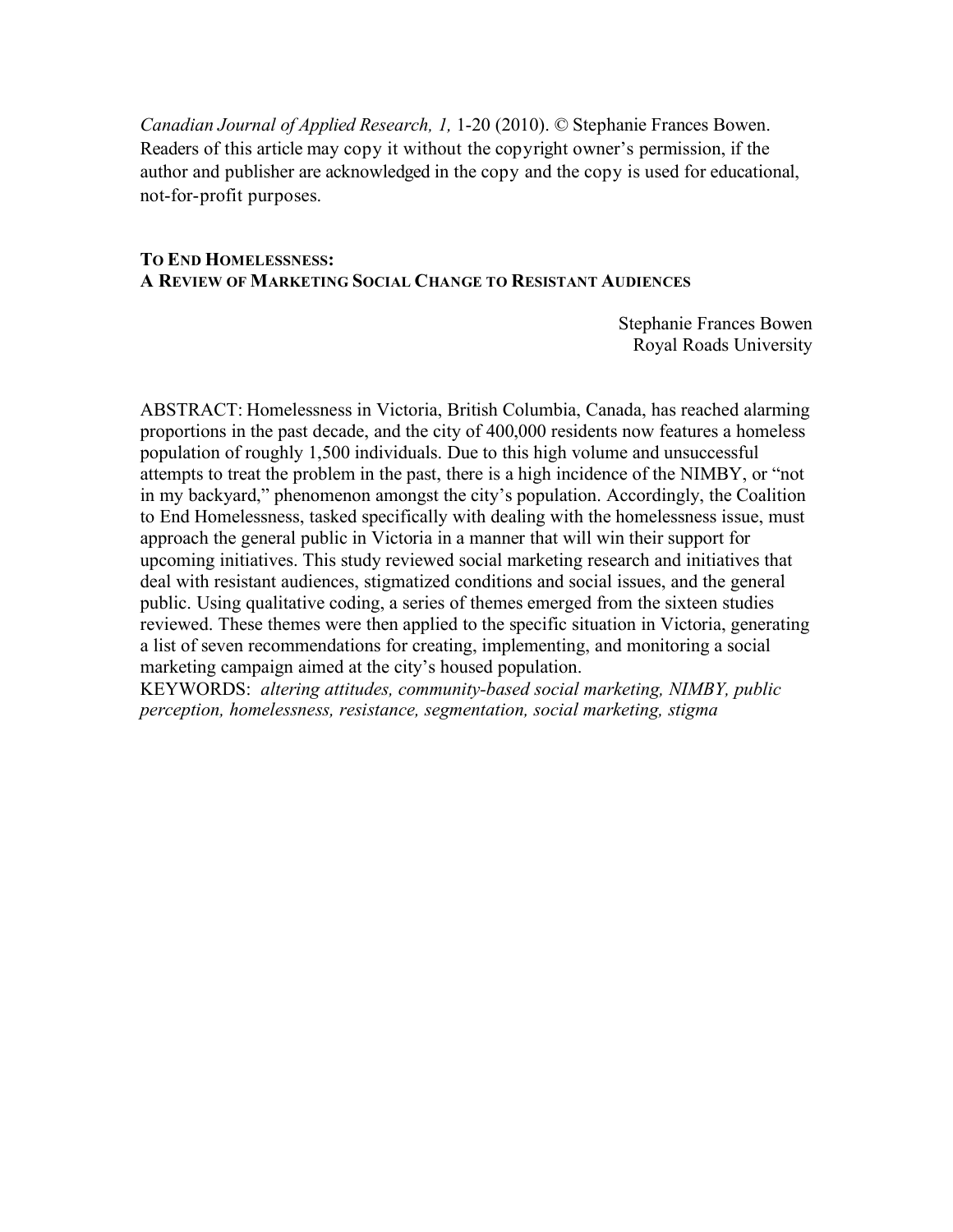# **To End Homelessness: A Review of Marketing Social Change to Resistant Audiences**

While it is challenging to alter public perception, the applied discipline of social marketing is expressly dedicated to influencing attitudes and behaviours of specific target audiences (Harvey, 1999; Kotler, 2006; Kotler & Roberto, 1989). Developing a successful social marketing campaign requires a significant amount of preparation, specifically where a preexisting negative attitude is evident. Social marketing as a discipline provides numerous examples of campaigns and interventions in which negative attitudes towards stigmatized ideas and behaviors have been combated, though the majority of these examples are in the health and environmental fields (Berg, 2008; Devlin, MacAskill & Stead, 2007; and Brown, 2006). Unfortunately, few studies exist in which social marketing has been used to target negative attitudes towards social problems. The city of Victoria, British Columbia, which faces a significant homelessness issue, represents ideal ground for the exploration and implementation of a social marketing campaign aimed at resistant audiences. By

reviewing pre-existing literature, this study suggests a framework for applying social marketing to the particular case of resistance to Victoria's homelessness initiatives.

There are an estimated 1,500 people on Victoria's streets and, in a city of 400,000 residents, their presence is acutely seen and felt. Roughly, one half of the homeless population is either severely addicted to drugs or mentally ill. Half of that contingent, roughly 350 people, faces the added challenge of both drug dependency and debilitating mental illness (Greater Victoria Coalition to End Homelessness, 2008a). Evidence of these hardships is inescapable on the city's streets: the local community encounters regular pan handling, temporary shelters in underground parking lots and doorways, and abandoned drug paraphernalia on a regular basis. In May 2007, then-mayor Alan Lowe struck a 120-day task force to assess the issue from a variety of perspectives (City of Victoria, 2008). The goals agreed to in the final report centre largely on the dynamics of housing: the task force acknowledged the immense need in Victoria to house those most severely affected by mental illness and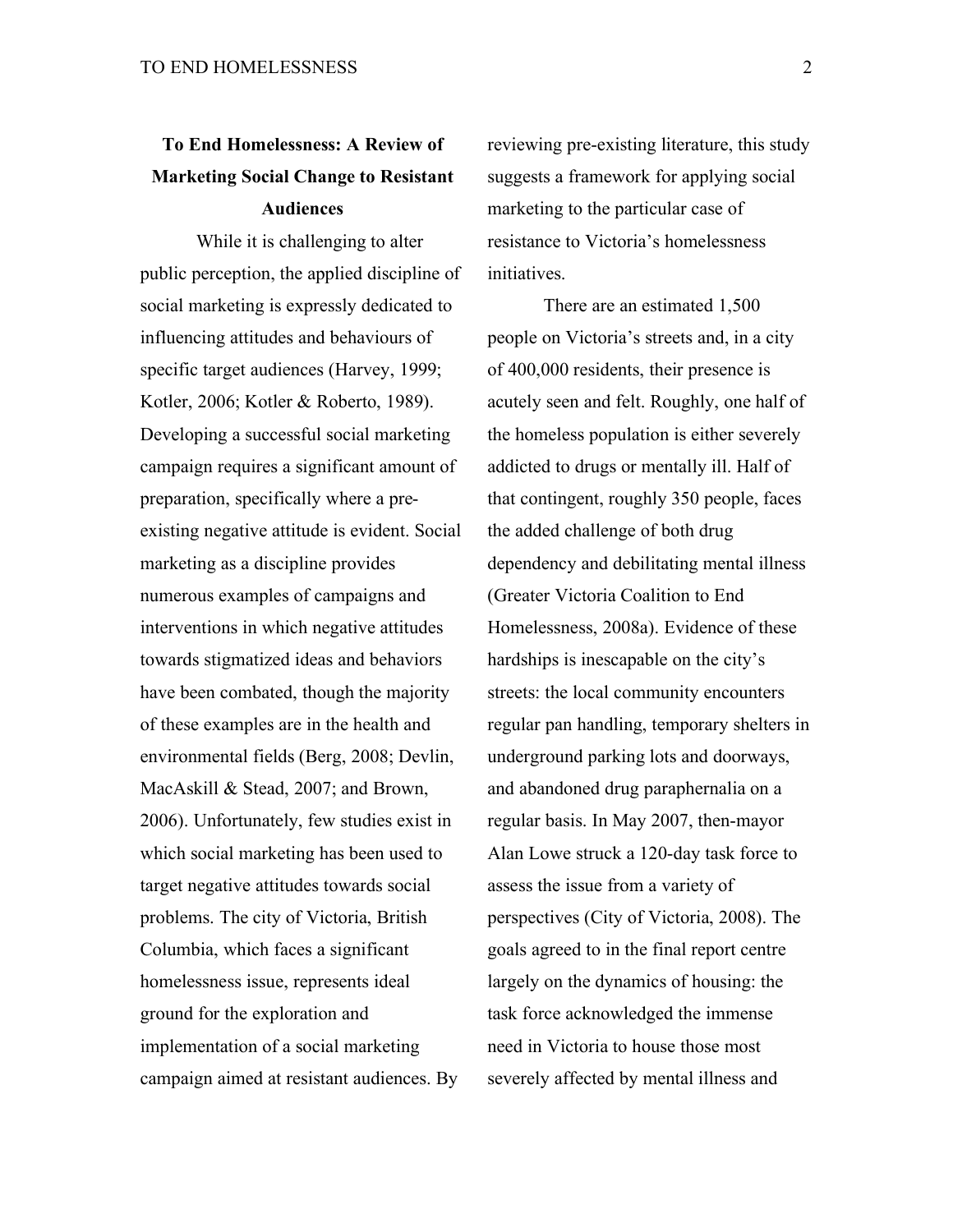drug addiction, while also developing preventative programs for individuals at risk (Mayor's Task Force, 2007). The Coalition to End Homelessness was established as the secretariat responsible for governing the processes of treatment and prevention.

Though helping and ultimately housing Victoria's homeless is the Coalition's primary target, they have acknowledged the need for a communityowned solution (Greater Victoria Coalition, 2008b). Indeed, one of the most considerable challenges to housing homeless people in the city is securing venues for treatment centres and shelters. Studies have shown that while the majority of area residents facing highly visible homelessness are not ideologically opposed to shelters and treatment centers, residents tend to strongly oppose the placement of these centers within their neighborhoods. This is known in both academic and practitioner literature as the NIMBY, or "not in my backyard" response (Gilbert, 1993; Oakley, 2002; Pendall, 1999; Wynne-Edwards, 2003). The NIMBY response is evident in Victoria: as an example, the city's needle exchange closed their doors in May of 2008, due to public outcry at conditions surrounding the

centre, which had become destitute (Lavoie, 2008; Wallace, 2008). The crucial service has yet to be replaced, though two locations have been rejected based on objections from surrounding residents. This is merely one instance of the fractured nature of service delivery in Victoria. Negative press and visible issues have created negative sentiments in the local community, which garners NIMBYism at best, and criticism and counter-action at worst, from Victoria residents. In order for the Coalition to meet its housing goals it must address the community's concerns and negativity, and create a more positive perception of both the homeless and homelessness initiatives in the city.

To reach the local population, the Coalition has formed a communications working group, comprised of representatives from the Coalition's community partners. This group has worked to assess the situation from a communications perspective, and had begun to compile a communications plan for relating Coalition activity when this study was conducted. The findings presented in this study were meant to aid in this process.

The inclusion of social marketing practices in Victoria's outreach initiatives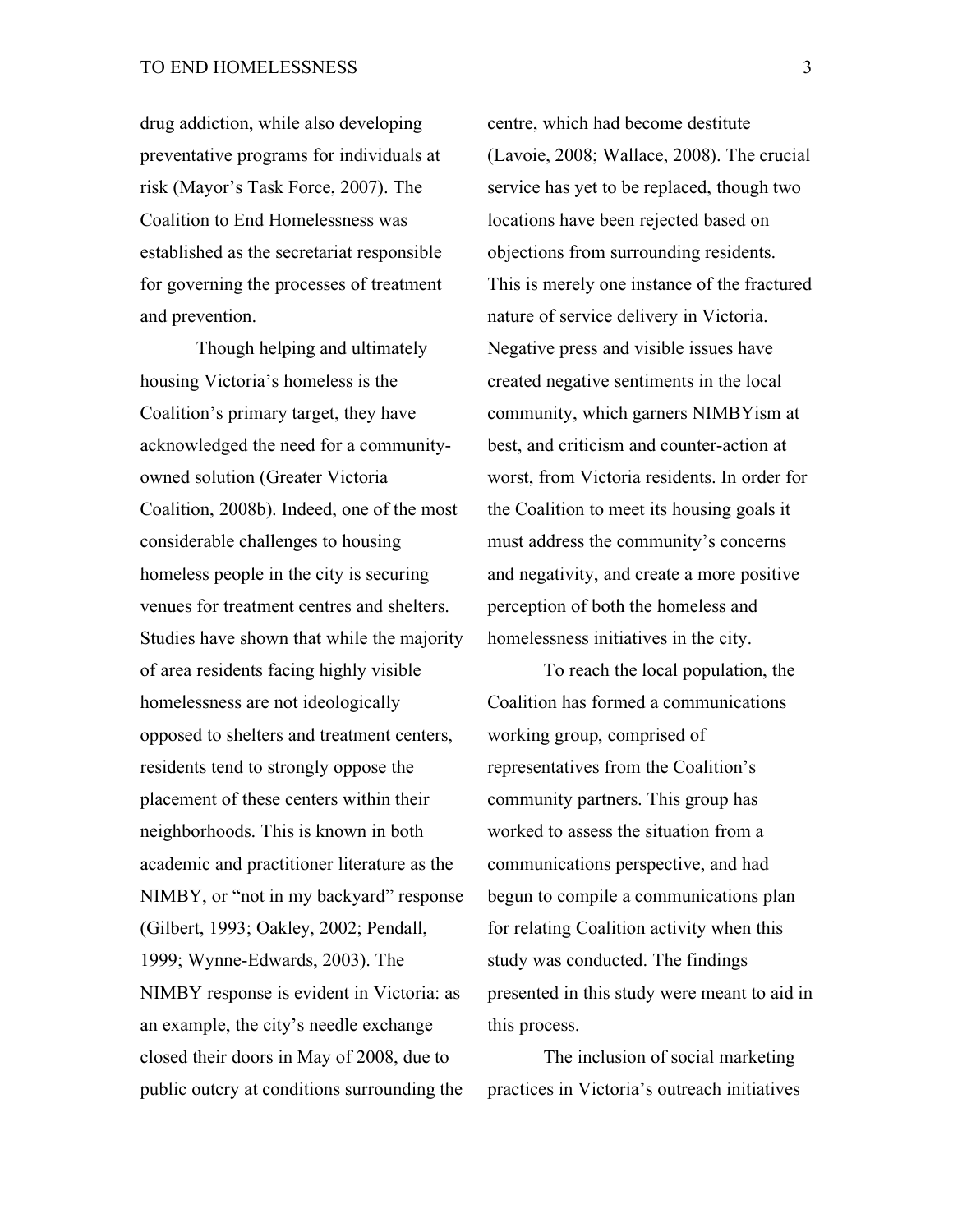could effectively target and influence various segments, including resistant ones, within Victoria's community. However, no social marketing frameworks for targeting homelessness attitudes currently exist. As such, this project aims to review instances of social marketing and relevant research. The intended result of such a review is a series of best practices for the development, implementation and monitoring of outreach initiatives aimed at altering attitudes towards the homeless.

Despite differences in publics and target audiences, the studies reviewed provide valuable insight into the structure, implementation, and audience research of attitude-changing campaigns. By conducting a systematic review of such studies, using criteria developed by the Coalition's communications working group, I hope to lay the groundwork for the Coalition's outreach and demonstrate ways social marketing can be used to influence the perception of social issues outside of the health and environmental fields.

## **Literature Review**

A heavy focus on the motivations, needs, and desires of an intervention's target audience makes social marketing an ideal framework for application to Victoria's homelessness issues. While the

roots of social marketing are in traditional, commercial marketing, social marketing differentiates itself primarily with its "fanatically customer-centered" approach (Andreasen, 1995). This approach is also cited because of the advantage over other methods of inspiring social change (Andreasen, 1995; Fine, 1990; Kotler & Roberto, 1989). It has been suggested that a key element in perpetuation of the NIMBY response to homelessness initiatives is a "lack of planning for understanding of individual neighborhoods' needs" (Gilbert, 1993, p. 7). The social marketing framework, however, is built around researching, acknowledging, and catering to a target audience's position. The attitudes and behaviors of a target demographic are considered the "bottom line" (Andreasen, p. 14) or deciding success factor in any given intervention, and as such the method has enormous potential to impact criticism and NIMBYism.

Evidence of this customer-centric approach exists in various frameworks for planning interventions, as suggested by well-established practitioners of social marketing. Andreasen (1995), for instance, recommends a *4Ps* approach in which the product, price, placement, and promotion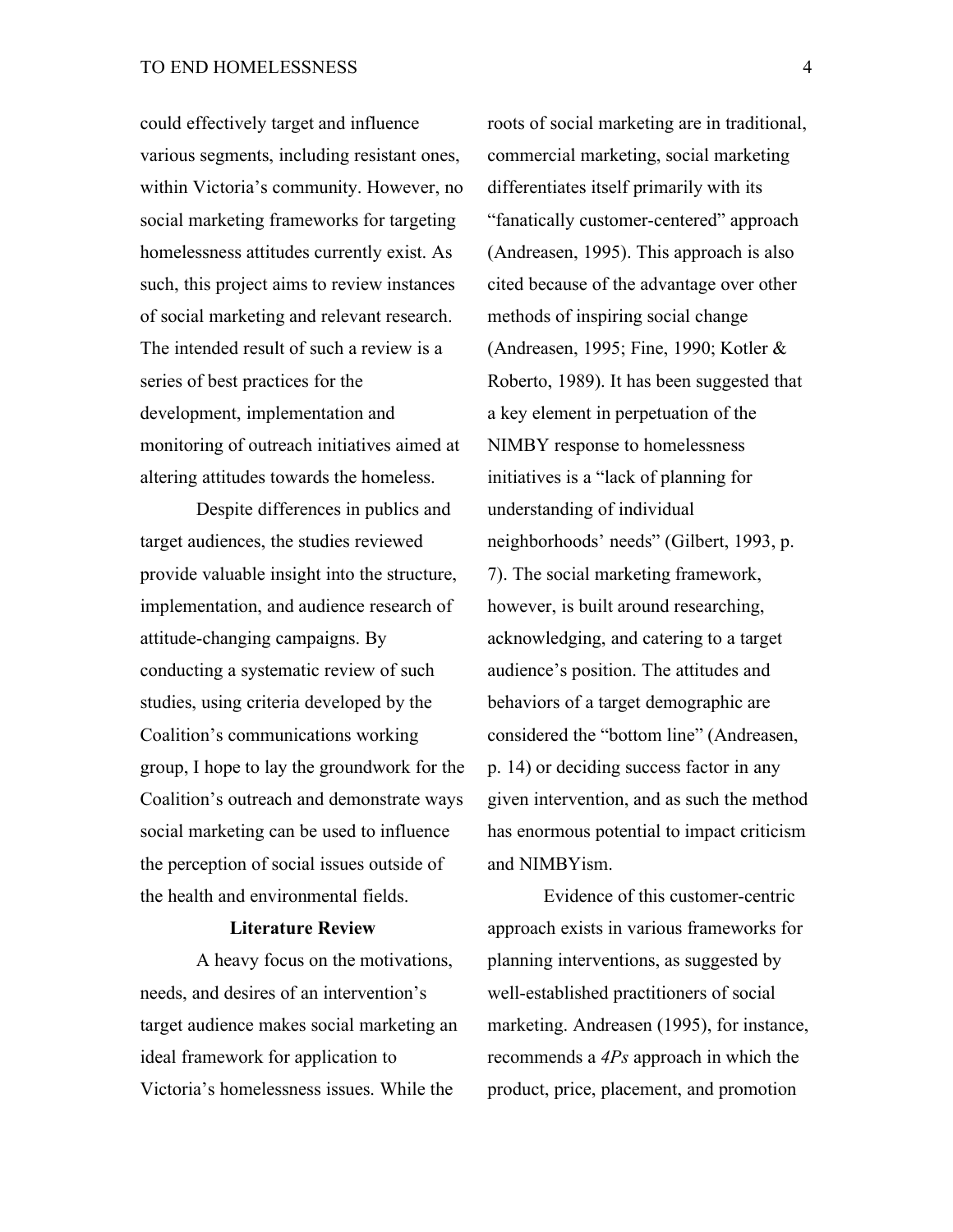of a program must be carefully considered in relation to a target demographic. Rigorous testing amongst samples of the population once the *4Ps* are addressed is then crucial, to ensure that each element is effective within the target audience. Kotler (1989) labels this attention to a target audience the fit of the program. Similar in approach to Andreasen, he prescribes a *4Ds* program: defining the problem in a manner that encourages a target audience to recognize it as an issue; designing a solution that will produce results with that segment; delivering the solution in a manner the target audience will recognize; and defending the solution against failure or gradual irrelevancy due to changing attitudes. Each of these approaches identifies the enormous amount of attention that must be paid to a target audience prior to development of any intervention. Additionally, each approach requires careful segmentation of a wider community into specific demographic groups. Only when groups are narrowed by sociodemographic, psychological, and behavioral characteristics can a campaign truly be targeted in an effective manner (Kotler).

Recent methodological work in social marketing indicates a potential shift

in its practices. Research indicates that social marketing campaigns rely almost exclusively on evaluations and experiments as methods of information gathering and program review (Douglas, 2008). These methods tend to focus on quantitative data and are generally conducted at a distance from members of a target audience. Surveys and experiments, for instance, attempt to quantify what are often complex social issues. Furthermore, these research methods tend to distill results and conclusions without input from test subjects. What these methods indicate about social marketing campaigns is that they are regularly conceptualized and planned away from those they wish to influence. This odd contradiction to the framework's audience-centered conceptualization is being challenged by new methods of working with target audiences, including using interactive technology and an ethnographic approach (see Lefebvre, 2007; Brunner, Waugh & Kretschmar, 2007). This partnering approach to conducting research, developing programs, and implementing solutions will be integral to the Coalition's "community-owned" approach to the local population.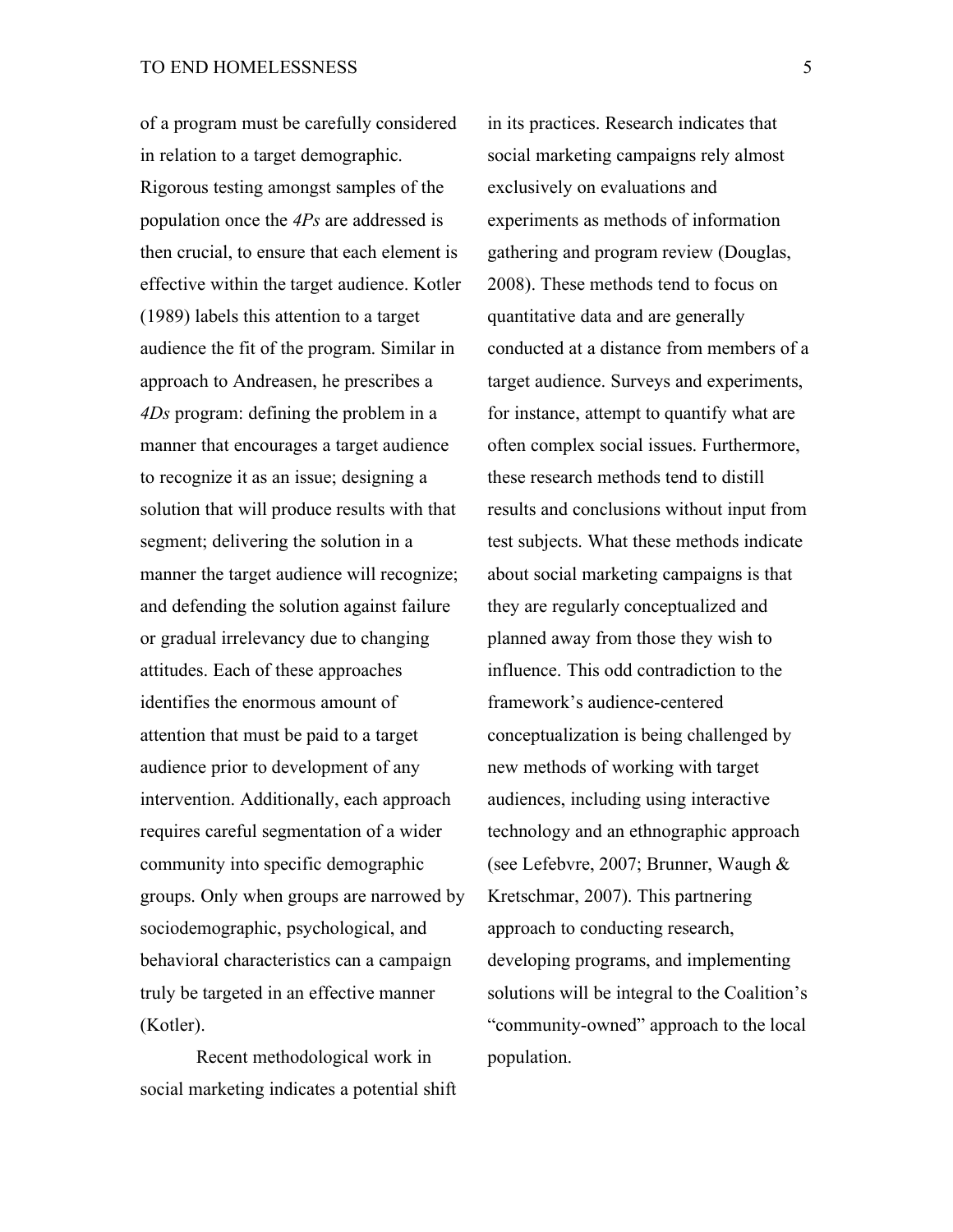Another key component of social marketing is borrowed directly from its commercial origins is the method's dedication to effectiveness, particularly concerning costs (Andreason; Kotler). As such, it is understood that research can take whatever form is cost-effective and adequately assesses the requirements of any given program. This includes reviewing documented cases of previous campaigns (Kotler).

Social marketing faces a stigma in both academic settings and the social services sector that often limits the number of available studies and methodological reviews (Sargeant, 2002). Despite the framework's documented ability to influence behavior and attitudes in an audience-centric manner (Kotler), the majority of intervention evaluations published in academic journals focus on health care (Douglas). However, this is not to imply that critical information cannot be gleaned from other fields for application to a social issue like homelessness. If the Coalition is to plan a successful social marketing campaign and have an impact on the attitudes of city residents, a review of social marketing research and community outreach campaigns will illuminate steps and missteps in planning

and implementing such programs. Additionally, a review of this kind draws attention to the lack of documented social marketing campaigns that seek to reduce stigma and challenge negative perceptions, thereby suggesting further research within the social marketing discipline.

#### **Method**

As the purpose of a systematic review is "to reach conclusions that are based on a summary of results from an assembly of studies" (Boruch & Petrosino, 2004, p. 178), the method was deemed appropriate to synthesize research information into tangible themes applicable to homelessness in Victoria. Systematic reviews, however, traditionally deal with quantitative data, whereas this study was primarily concerned with qualitative themes. Accordingly, the method of analysis includes qualitative coding for recurring themes.

Using the steps of systematic review as described by Boruch & Petrosino (2004), studies were found using a combination of electronic and manual searches. The Ebscohost database was selected due to its large size and interdisciplinary nature. Initially only the terms "social marketing" in conjunction with "homelessness" and "homeless" were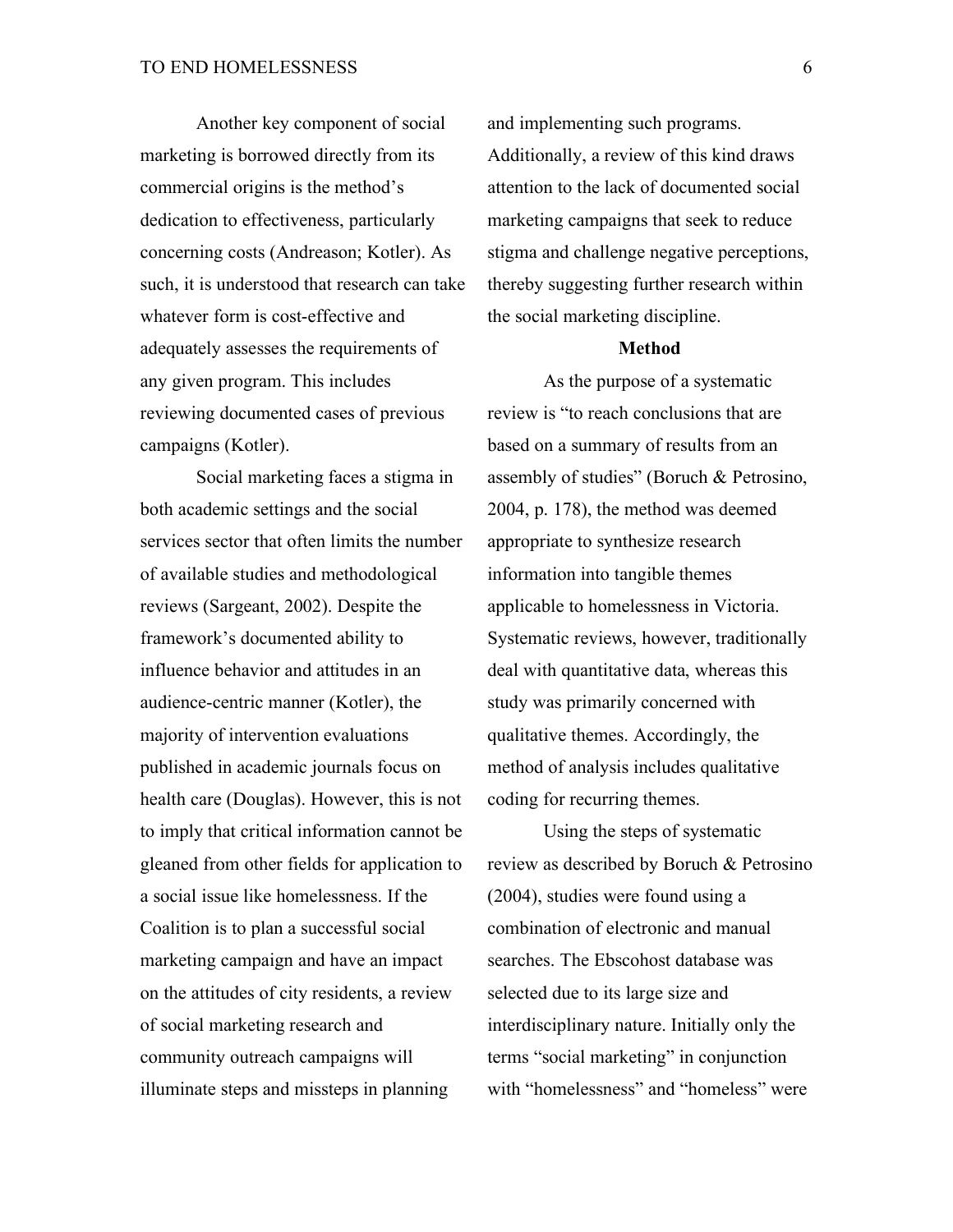used to search for pertinent studies, but this yielded no results. As such, the search criteria were widened. The following terms were searched in conjunction with "social marketing" to yield the sample: "stigma," "attitude," "attitude change,"

"community," "public perception," and "perception." Additionally, a hand search of Social Marketing Quarterly was conducted, as the journal publishes both academic studies and practitioner reports of social marketing initiatives. The abstract of every article in every issue dating back to 2002 was surveyed for relevancy. Relevancy was gauged by adherence to any of themes presented by the key word searches listed above.

This search strategy yielded 25 studies. Criteria for inclusion emerged in documentation from the Coalition's Communications Working Group (Greater Victoria Coalition, 2008a, 2008b, 2009), and discussions held at their regular meetings. The following themes were used as a filter to determine inclusion: the target audience discussed in the study was the general public; the issue discussed was a social one, particular to an urban area; the aim of the social marketing campaign was changing attitudes or perceptions of a particular audience; the study examined

public perceptions of homelessness, mental illness, or severe drug addiction in reference to social marketing campaigns; or the study dealt with public perceptions of stigmatized social issues or conditions. Each of the aforementioned 25 studies was reviewed and selected if one or more of these themes appeared in either the methodology or discussion of the paper. This filtration yielded the 16 studies discussed in this review.

Each of the core 16 studies were then coded using two qualitative questions: in terms of marketing a stigmatized social issue or reform to a potentially resistant public, what works; and, what doesn't work? The responses to these questions generated a number of themes pertinent to each study. These themes were reviewed for recurrence in relation to the other studies. If a theme recurred in more than one of the 16 core studies, it was thought pertinent to the review. Seven such themes were highlighted and form the basis of the seven recommendations discussed below.

# **Results of Analysis and Recommendations**

Of the seven recommendations that emerged in this systematic review, there was no notable focus on any stage development, implementation or review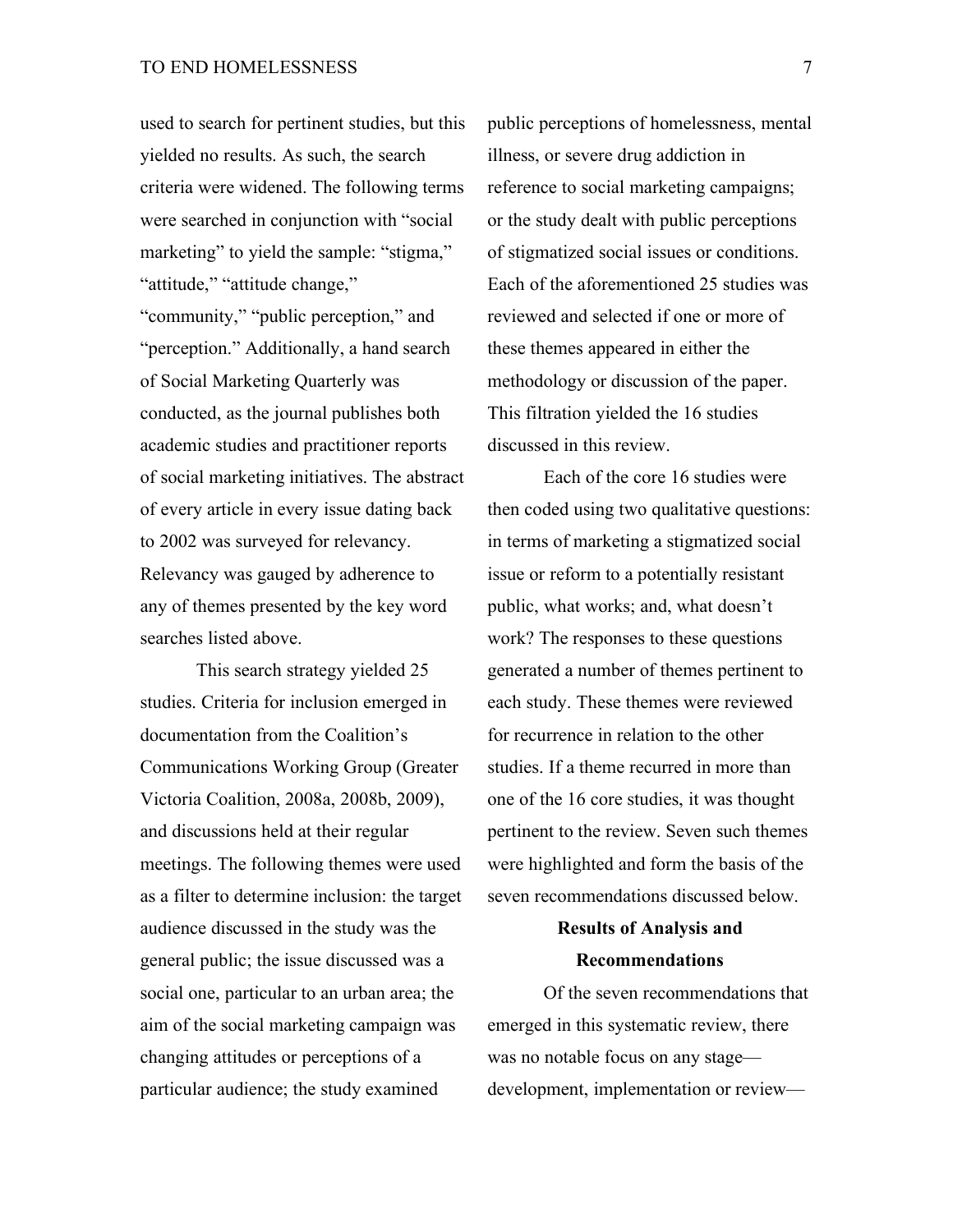of the social marketing process. In total, these recommendations span the natural cycle of any outreach campaign, and as such, are meant to offer the Coalition a holistic evaluation and presentation of important guidelines uncovered throughout the review process.

# **The General Public is Never General: Know Your Target Audience**

This recommendation represents the practical application of the consumercentric, research-intensive nature of social marketing. Indeed, of the 16 studies reviewed, 10 were either expressly dedicated to researching public attitudes, or cited audience research as imperative to the social marketing process. For instance, an annual consumer survey sponsored by DDB Needham, Inc., with a sample size of 3,870, tested the correlation between various demographic and psychographic factors, level of community involvement, and effects of social marketing (Dutta-Bergman, 2003). What was discovered was significant in its simplicity: a community or public cannot be perceived or approached at the macro level, as dividing factors will have a considerable influence on each segment's attitude towards intended change. In this instance, researchers found a positive correlation

between age and community involvement, which indicated that older community members often feel more responsible for their immediate communities. As such, an interactive campaign aimed at Victoria's post-retirement community would be more effective than an education-based campaign, as a sense of ownership over housing solutions would engage that sense of responsibility in a way that information about homelessness would not. Identifying the demographic and psychographic segments of a community and targeting their specific attitudes is the foundation upon which the successful social marketing campaign is built.

This is not to imply that simple lines between demographics can be drawn without first surveying each public, as different issues will inspire communityspecific responses. For instance, a study of the highly contested perception of obesity and its causes in the United States found that the majority of test subjects with lower body mass indexes (BMI) believed obesity was caused by individual motivations like laziness, as opposed to societal structures or attitudes (Evans, Renaud, & Kamerow, 2006). As a result, this group generally supported policy initiatives like a "fat tax" on unhealthy foods, meant to effectively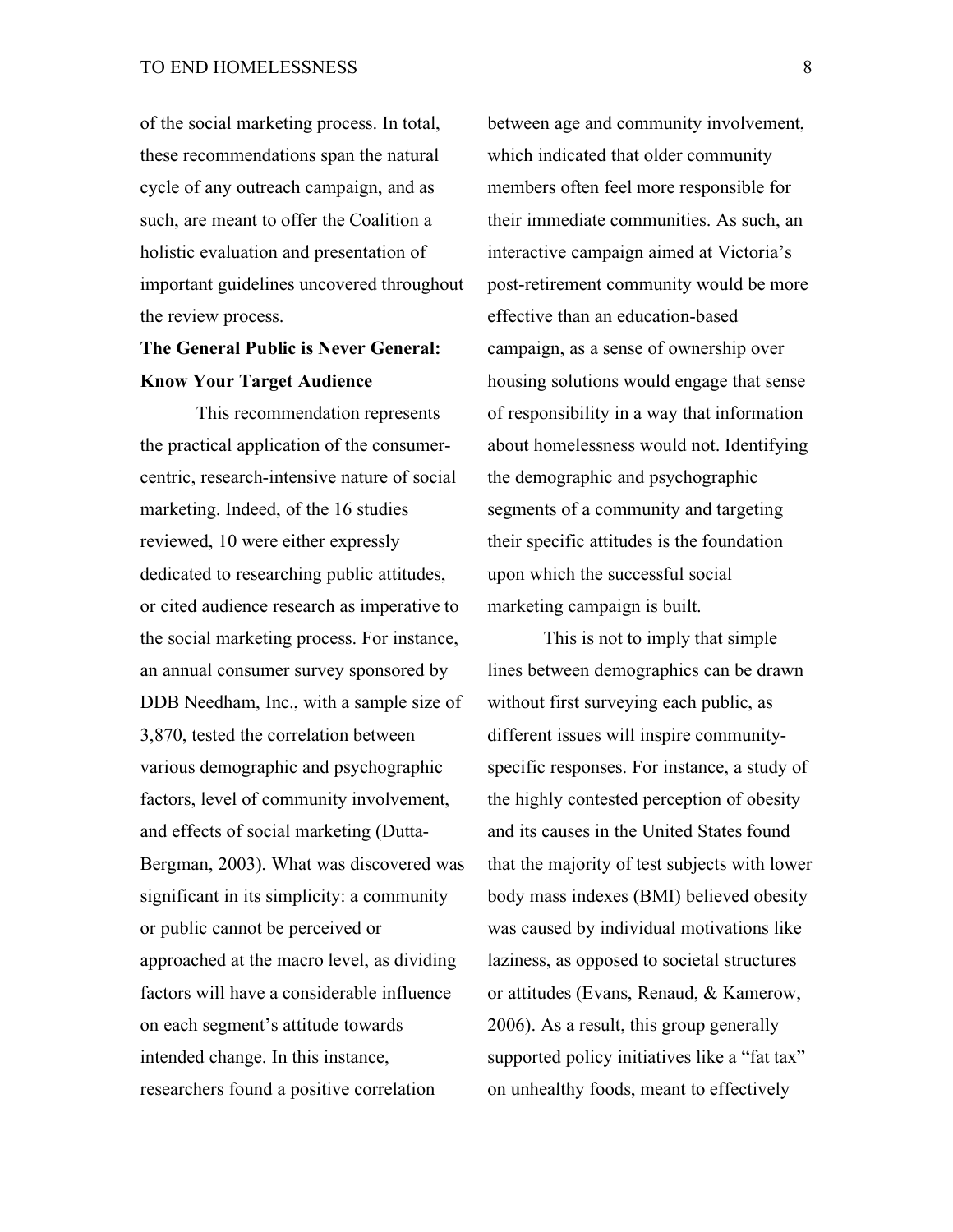force overweight individuals to improve their diets. BMI is not a general demographic divide, and yet in this instance it proved crucial to segmenting an audience and influencing perceptions of a contested social issue. Campaigns targeting Victoria's traditional demographic groups on an issue as significant and complex as housing will not be effective unless each of those segments is further explored for preexisting notions and attitudes. Surprising divisions may arise.

Once segmented, understanding how each audience assesses the benefits and costs of a program can provide insight into how to inspire maximum adoption of its practices. The Denver Department of Environmental Health (DEH) implemented an education campaign in auto shops to influence compliance with new environmental standards. When focus groups were conducted with operators who did comply with the new regulations, it was discovered that auto shops did so because staff safety increased as a result. This benefit of the program was unexpected by DEH and unrelated to environmental education, but nonetheless provided excellent motivation for noncompliant operators (Berg, 2008). As

previously stated, once carefully segmented and surveyed, surprising and helpful motivations can be uncovered. The Coalition is currently largely unaware of specific attitudes towards homelessness other than by a small, outspoken percentage of the population—and would do well to explore attitudes before attempting to influence them.

Throughout the reviewed literature some specific frameworks for addressing the attitudes and concerns of the general public recurred: repositioning and social norms marketing emerged as methods of affecting public attitudes and beliefs. Repositioning consists of assessing the general concerns of a target audience and positioning an organization's role in the community to meet those concerns (Kacynski, 2005). In one study, a municipal parks and recreation department determined that teen crime reduction was a central concern to the surrounding community and accordingly developed programs to keep teens occupied and out of trouble. The department then reframed its marketing efforts to include this role. Repositioning ensures that public agencies are not only thought of positively, but are meeting the specific needs of their communities. A repositioning exercise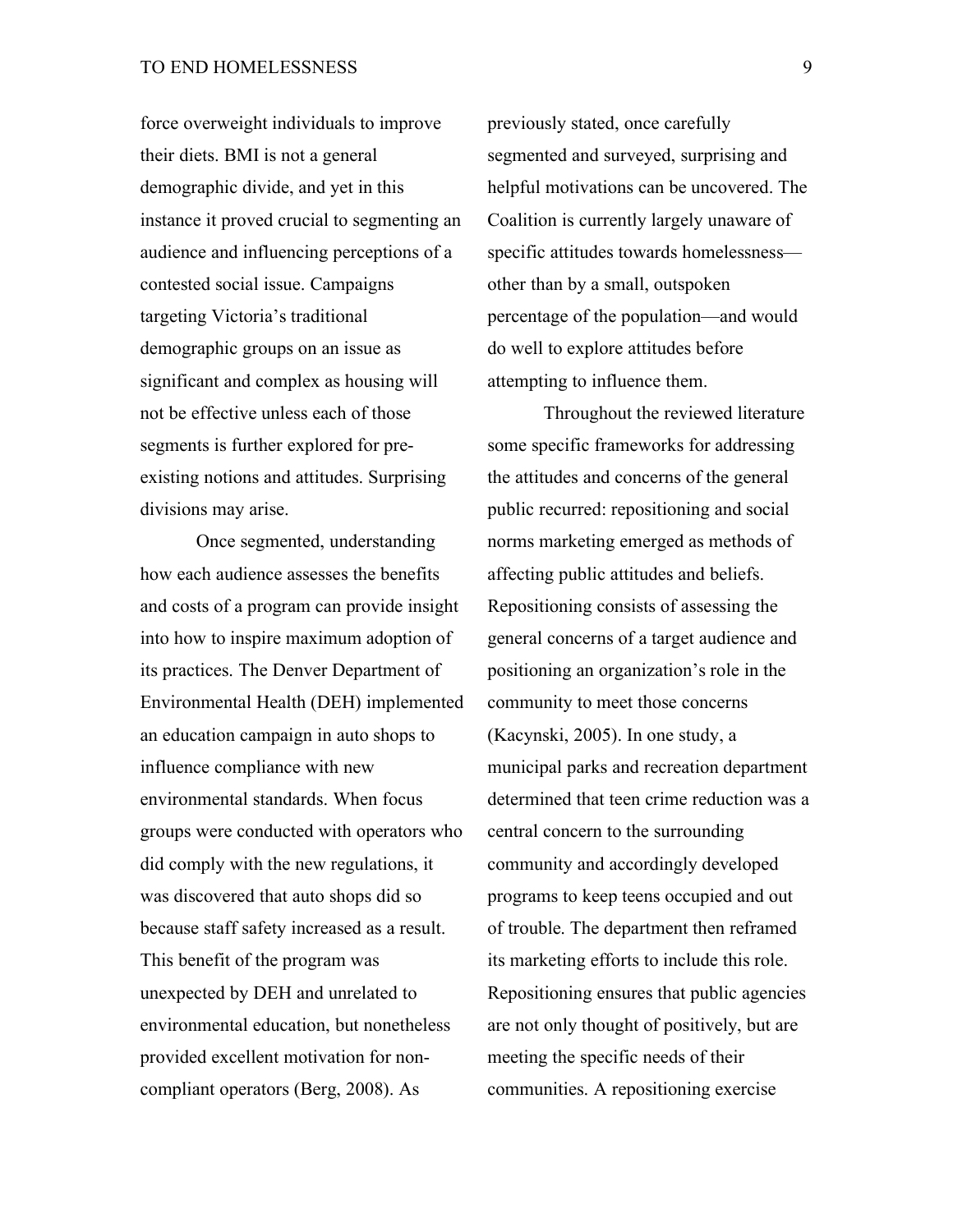requires wholesale commitment within an organization; however, real reform to programs must occur to meet the discovered needs of constituents, and only then can they be marketed in a manner that positively influences public perceptions. The Coalition is a young organization with a limited public profile as of yet and hence may not require a repositioning exercise. However, the concept of surveying the broader needs and interests of a community, beyond simply housing the homeless, can both build a positive image and provide effective ways to approach target audiences.

Another suggested framework, social norms marketing, seeks to influence perceived social norms within segments of a community. For instance, in two studies of high-risk drinking practices in American universities (Gomberg, Schneider & DeJong, 2001; Mattern & Neighbors, 2004), researchers surveyed students' perceptions of the drinking habits of their peers. Interventions were then targeted at altering these perceptions and assessing whether this change in social norms had an impact on consumption levels. In the case of Victoria and the homelessness issue, if the perceived social norm is intolerance of homeless shelters and distrust of homeless

individuals, residents may feel little impetus to be accepting. If, however, a campaign were to demonstrate the positive, tolerant actions of actual city residents, social norms might be positively affected and could influence a wider range of individuals.

Regardless of the specific marketing framework employed, approaching a target audience that is resistant to your organization or the change it suggests requires a well-researched and in-depth understanding of demographic and psychographic factors. This research will ensure proper segmentation of audiences, and the development of appropriate messages and programs for each segment. The Coalition needs to understand Victoria's population before attempting to influence residents' attitudes and behaviors regarding homelessness. **Empower the Homeless; Respect the Housed**

While improving public perceptions of homelessness initiatives is the ultimate aim of this study, the Coalition ultimately exists to help the homeless. As such, it is imperative that any social marketing campaign developed to reach the public in Victoria be sensitive to how homeless individuals are portrayed. Public-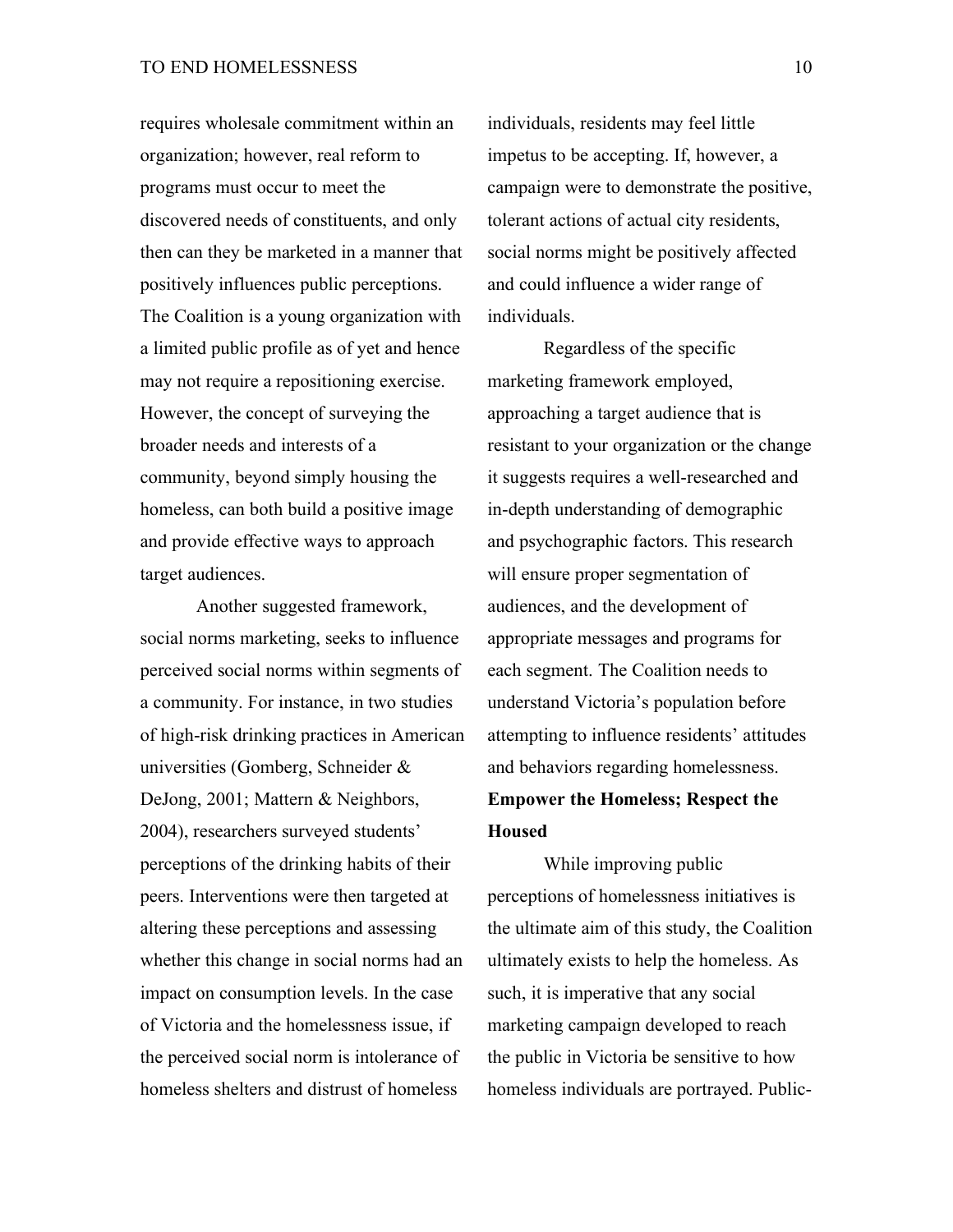facing education initiatives about stigmatized issues often inadvertently use pity and fear to generate support for initiatives (Devlin, MacAskill & Stead, 2007; Guttman & Salmon, 2004). Despite the best intentions, these education programs further stigmatize an already marginalized population. Additionally, when stigmatized individuals anticipate discrimination, they generate an inhibiting kind of "self-stigma" (Thornicroft & Stamm, 2006, p. 2), further jeopardizing the empowerment necessary to remove themselves from the cycle of addiction or homelessness.

As such, the Coalition must be careful to ethically review all messages issued to the general public, to ensure that their behavior is not counter-productive to their mandate (Guttman & Salmon). Presenting a worst-case scenario in Victoria is particularly tempting, as the number of homeless individuals continues to mount and public support is low. However, in so doing, the Coalition must be careful to avoid further stigmatization by negatively stereotyping those living a homeless lifestyle (Guttman & Salmon). Kirkwood and Stamm (2006) take this concept of empowerment one step further, questioning the development of public

education programs by experts and communications professionals. In seeking to communicate the experiences of a marginalized community, they enlisted members of that community to tell their own stories. A working group comprised of marginalized individuals and facilitators designed, implemented, and evaluated their own outreach campaign, thereby relating true experiences to the general public while empowering the working group. This model could be particularly effective with members of Victoria's homeless community who currently reside in shelters and low-income housing: their stories could humanize the issue, affect public perceptions of the homeless, and inspire others struggling with homelessness.

One concern with awareness of stigmatization is reverse-stigma, whereby individuals displaying stigmatizing behaviors are labeled as ignorant without any understanding of their cultural background or concerns (Johnny & Mitchell, 2006). While empowering the homeless population in Victoria should be central to any outreach initiative, it is important to remember that NIMBY is not typically motivated by prejudice or even misinformation, but rather concern for safety and other factors (Gilbert, 1993). If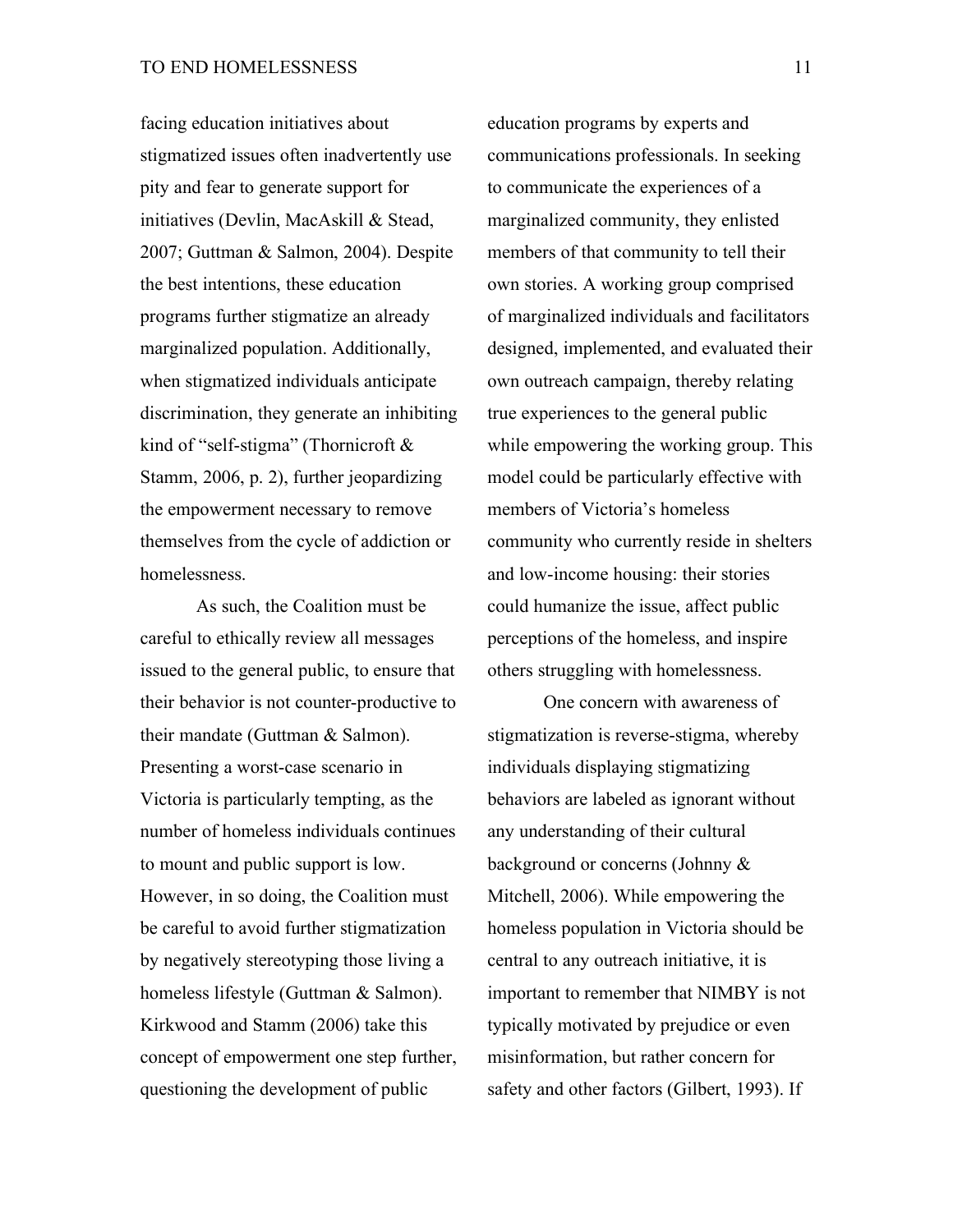the Coalition hopes to present the homeless respectfully, it must apply the same standards to resistant publics. If social marketing is indeed "fanatically customercentered" (Andreasen, 1995), any campaign developed for Victoria's residents must balance a real need to empower the homeless with respect for the hesitations and concerns of the housed.

# **Offer a Call to Action**

When working to alter the perceptions of a target population it is important to ensure that audiences feel and remain connected to an issue, to ensure their continuing support. One method of maintaining this connection is offering each target audience a role to play in the solution (Smith, 2008; White, 2006). A series of polls and focus groups in the South Okanagan Simikameen, an ecologically diverse and endangered area, revealed that the region's general public was concerned about protecting the area and its wildlife, but unsure of how to show their support (White). Further, because of this void they felt helpless and disconnected from the issue. Simple calls to action like involvement in the political process, such as telephoning or writing letters to elected officials, appealed to the surveyed public. Offering a call to action

post-implementation allows individuals to feel involved in the solutions to social issues, generating support for initiatives and policy reform. In an overview of marketing policy reform specifically (Smith), it is explained that small activities lead to a critical "tipping point" for success. As such, calls to action can range from the creation of ongoing neighborhood committees, to one-day events like education forums. If one-day events are deemed most budget-appropriate and effective by the Coalition, it is important to remember that an "availability bias" exists in most members of the public: individuals will perceive actions as occurring more regularly if they can easily recall an example (Smith). The option to participate must be offered with semi-regular frequency, as this generates a feeling of connectedness. Even if residents do not participate, awareness of an avenue to do so will generate support for the Coalition's actions.

The issue of homelessness in Victoria has increased in severity over the last decade, and it is safe to assume that a disconnected feeling of helplessness exists, as initiatives like the needle exchange continue to publicly fail. By engaging the residents of the city on an active level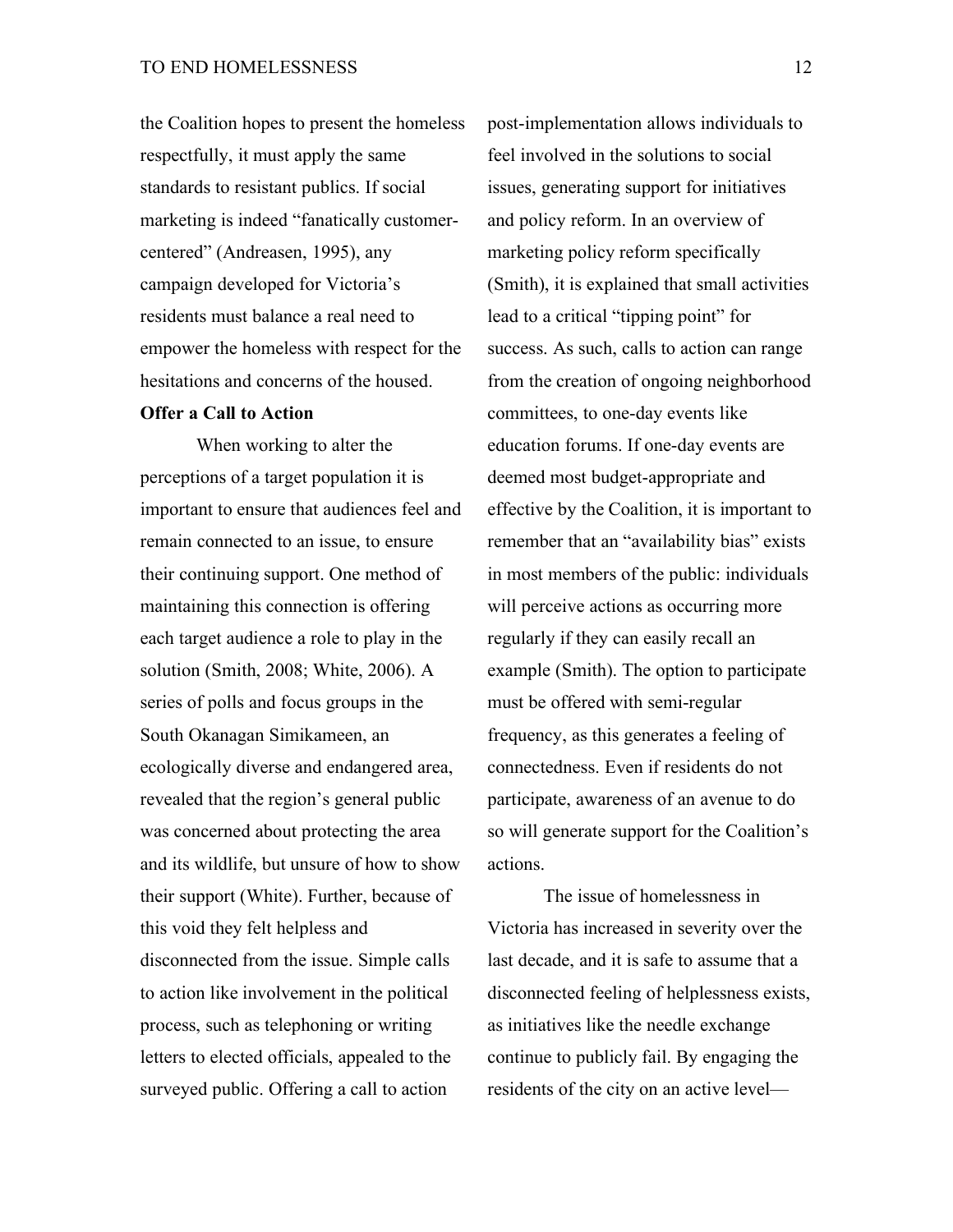offering them a way to participate, as opposed to merely observe—the opposition the Coalition faces may lessen considerably.

### **Educate Your Spokespeople**

Community spokespeople who act as advocates for social initiatives can have a dramatic impact on public perceptions of programs, as they lend credibility and authenticity to both the issue and its solution (Brown, 2006; Dutta-Bergman, 2003). As such, it is extremely important to ensure that any spokesperson endorsed by the Coalition has a full understanding of issues, agency motivations, programs, and monitoring methods. Without such education, negative and contradictory perceptions can easily be perpetuated. For instance, a review of social marketing initiatives for leprosy in developing countries reported a general willingness amongst folk healers to educate their villages and clients about modern remedies (Brown). However, the majority of folk healers surveyed attributed the disease to witchcraft and rarely recommended immediate treatment, hence increasing the associated stigma as well as risk of death and disfigurement.

Standardized education programs for spokespeople will ensure all those

associated with an agency and its programs have a complete understanding of initiatives, making communication with the public more uniform and accurate. In a social marketing approach to detecting mental illness, a number of individuals in the community, including schoolteachers and nurses, volunteered to be "gatekeepers," and were trained to look for signs of mental illness and distress (Kirkwood & Stamm). By taking the time and resources to educate influential members of a community, any program will be better communicated and have an increased chance at positive impact. Accordingly, the Coalition could compile an educational and informational package including background information about homelessness, mental illness and addiction; a brief history of past initiatives in the city; and a detailed outline of upcoming programs and projects in keeping with the agency's vision. Such information would ensure that a consistent message is being delivered to Victoria's population from a variety of credible, established sources, lending weight to the Coalition's actions.

#### **Integrate Your Communities**

Restricting a campaign to information dissemination and education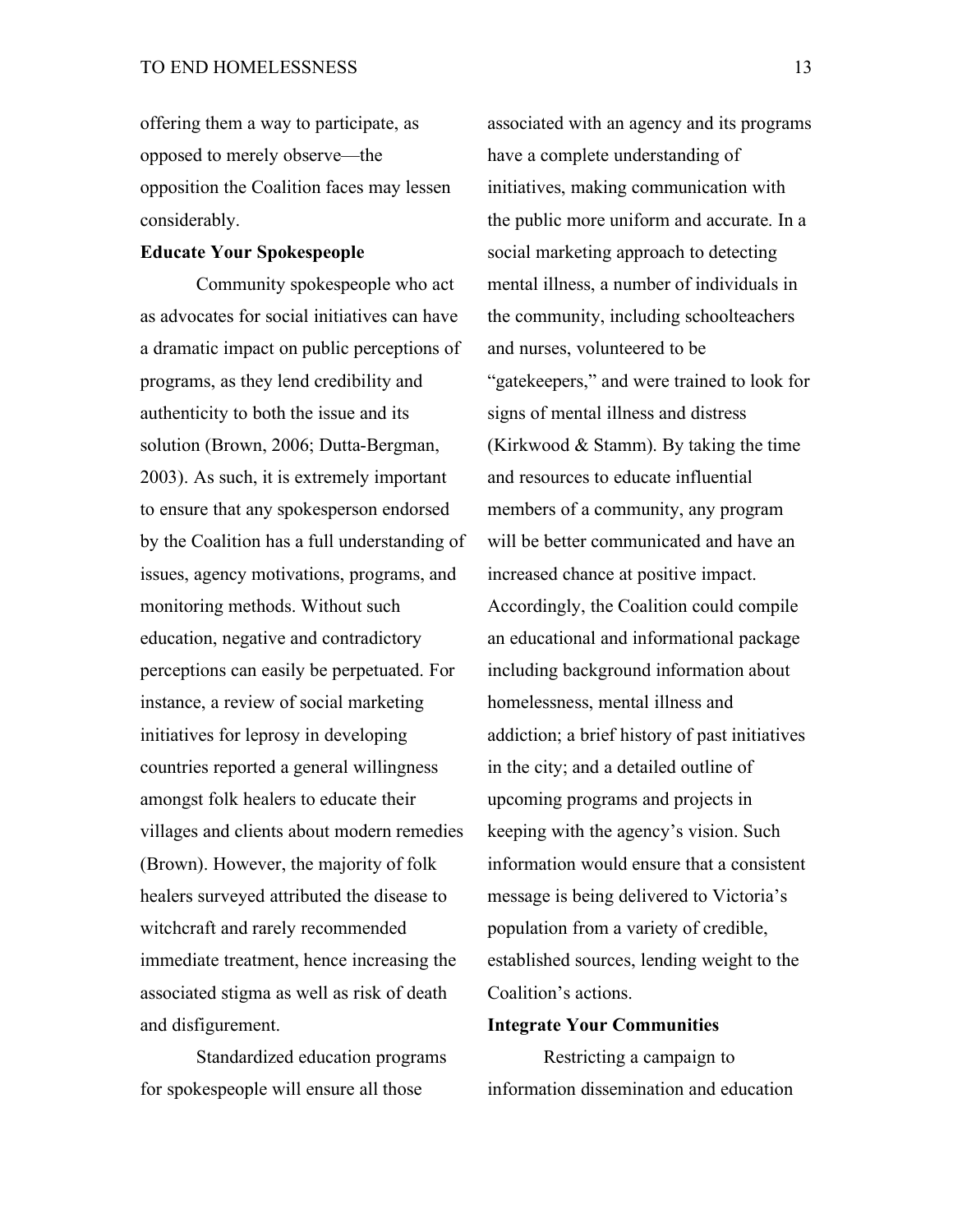may limit its potential to reduce stigma against an afflicted community. In the same review of campaigns to reduce the stigma of leprosy (Brown), researchers found that communities in which patients were treated in general health facilities exhibited significantly less prejudice and stigma towards the disease. Indeed, a review of mental health treatment concluded: "The strongest evidence at present for active ingredients to reduce stigma pertains to direct social contact" (Thornicroft, Brohan, Kassam, Lewis Holmes, 2008, p. 5). Additionally, as an incentive, highly participative communities have proved very effective at information dissemination (Dutta-Bergman), meaning a campaign aimed at integrating the homeless and the housed could serve the dual purpose of personal contact and education.

While services strictly for the homeless, such as shelters and soup kitchens, are not easily integrated into communities, the treatment of drugaddicted and mentally ill homeless people can be integrated into other forms of healthcare. This, however, requires a great deal of outreach to health practitioners, who are liable to exhibit similar prejudice as the community at large, and can use

their experiences to ratify harmful stereotypes (Thornicroft et al.). If the Coalition recommends integrated health services, it must be prepared for a potential backlash amongst health practitioners primarily.

Another method for fostering contact between communities is integrated events. In a program initiated by DANLEP, a Danish leprosy organization, trained government health workers in Madhya Pradesh brought together community members, patients, doctors, and healthcare professionals into mixed group camps to talk about their experiences with the disease (Brown). The camps were intended to create an emotional response to the issue as a whole. In a similar vein, Victoria hosted Project Connect in 2008. The day-long event featured a series of workshops and a barbeque lunch for homeless people, and was staffed entirely by community volunteers. While the success of events is difficult to measure and should be considered prior to their organization, integrated one-day events like Project Connect may provide the best method for evoking an emotional response in Victoria residents, and provide that much-needed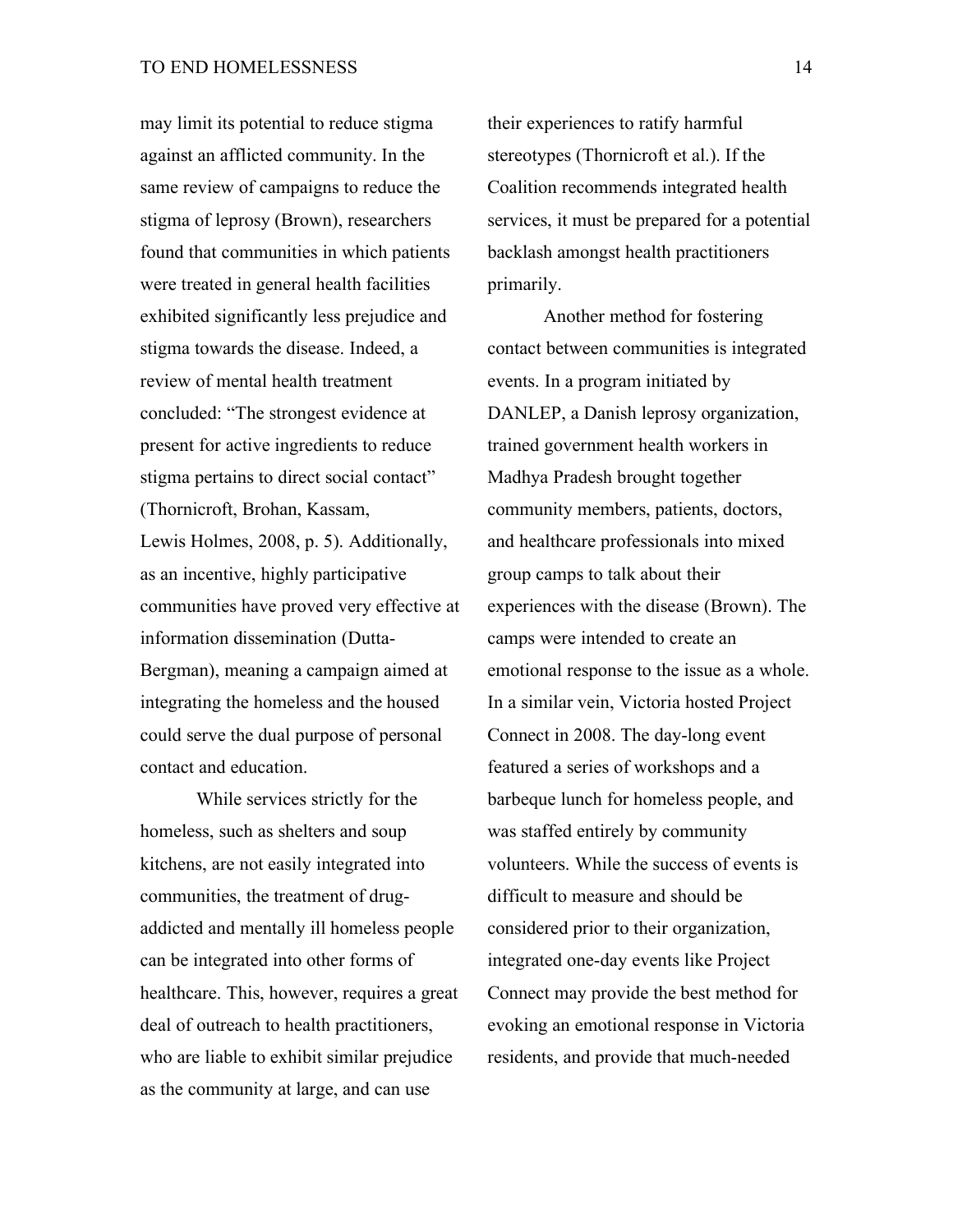contact to help fight the stigmatization of homeless individuals.

#### **Evaluate and Update Your Programs**

When attempting to alter perceptions and attitudes it is extremely difficult to establish causality, and yet monitoring and evaluating social marketing campaigns is crucial to maintaining relevancy (Lavak, 2006). As the aforementioned study of attitudes towards obesity found (Evans, 2006), public perceptions of major social issues shift regularly, and as such, programs tailored to those perceptions must also be prepared to shift and adapt. Initial research data of community segments can provide a valuable baseline for assessing how far a program has come in changing attitudes (Gomberg, 2001; White). The importance of monitoring programs means that establishing such a baseline should be the first step the Coalition takes in designing outreach campaigns. Regardless of a qualitative or quantitative method of gathering information, public attitudes, reactions, and suggestions should be gauged at regular intervals. If results after six months or one year do not show an improvement in public perception, the Coalition should be prepared to return to their programs and redesign them.

### **Co-Opt Your Critics**

Any controversial social issue will draw criticism from community members, especially when the proposed solutions like homeless shelters have highly visible effects on residential areas. However, ignoring or attempting to silence those voices of criticism may prove significantly less effective than including them in your outreach process. As Smith points out in his overview of marketing policy reform, "leaders of all persuasions like a microphone. If you give them a role in the reform and share the public voice with them in some way – listening to them and using some of their ideas – you may be able to make them into a reluctant ally" (p. 111). Similar to the earlier discussion of a call to action, allowing critics to participate in the development and implementation of solutions will offer a level of connectedness to the issue. If included in community forums and neighborhood committees, critics may become aware of the complexity of housing and perhaps recognize the immense challenge the Coalition faces.

It should be noted that, if advisory committees include voices of dissent, their comments, concerns and frustrations should be heeded. If social marketing is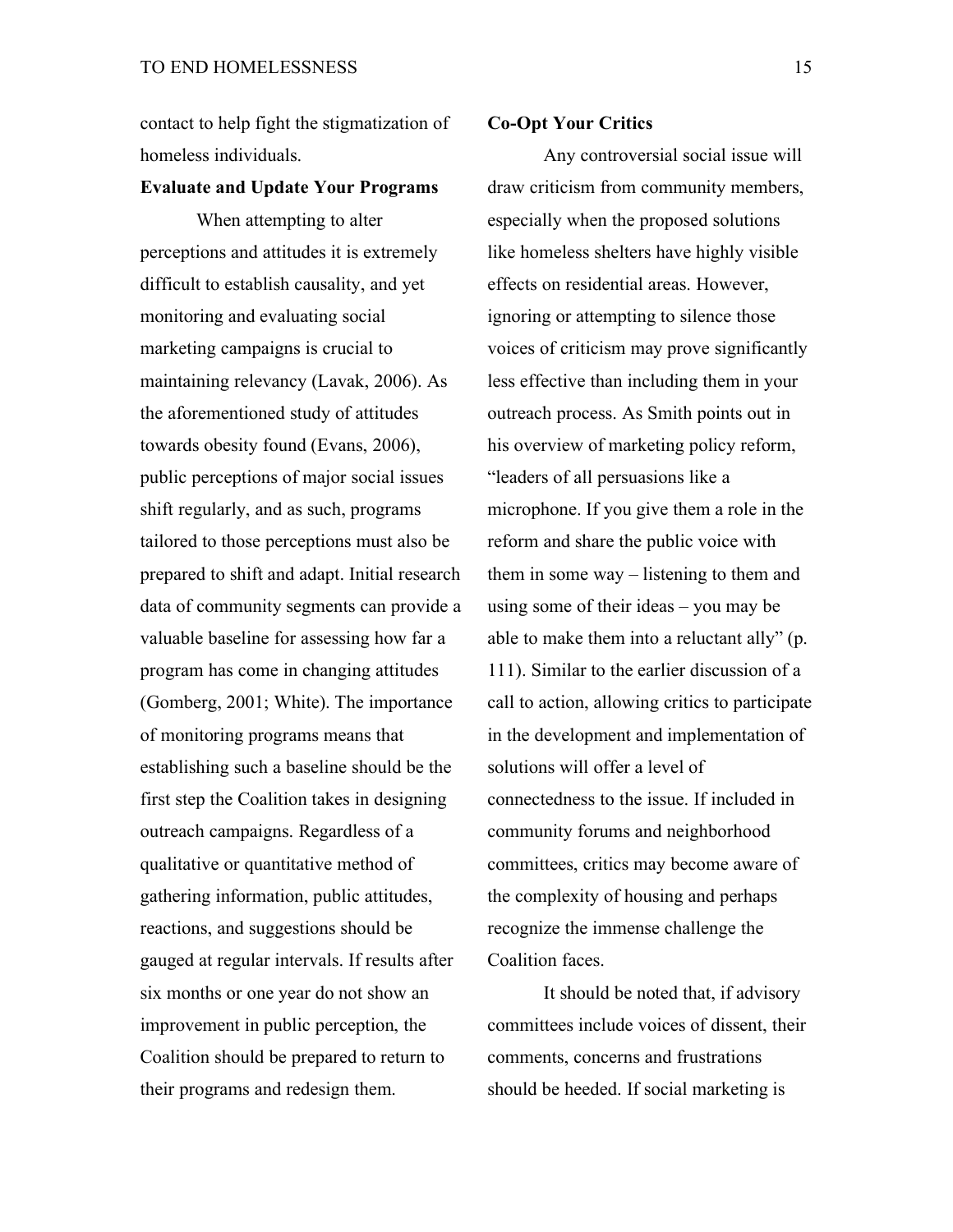indeed primarily customer-focused, then all targeted customers should feel they have a voice and, hence, ownership of the issue.

#### **Conclusion**

The Greater Victoria Coalition to End Homelessness has expressly committed itself to a community-owned solution to ending homelessness, and social marketing appears to be an appropriate framework for its outreach campaigns. While a social marketing approach to altering public perceptions and dealing with a resistant audience has not been widely documented, conducting a review of existing studies provides valuable insight into the process.

It is recommended that the Coalition begin with widespread research of Victoria's publics, to assess current attitudes and establish a baseline for future evaluation. This research will help to segment the population. These segments can then be targeted independently, using a variety of approaches that may include knowledge dissemination, integration of health services, interactive events for the homeless and the housed, the educating of community leaders on the current and expected activity of the Coalition, the design and implementation of a campaign

by previously-homeless individuals, or any number of other awareness-raising campaigns.

When assembling and implementing these campaigns, the Coalition should include a call to action such as community involvement in advisory groups and steering committees. This will serve to keep the public connected to the issue, and also provide an arena where critics can voice their opinions and still actively participate in solutions.

Finally, continued evaluation of any program aimed at swaying public opinion is crucial. Segments of the public targeted in campaigns should be surveyed, via quantitative or qualitative methods, at regular intervals. The Coalition must be willing to adjust its initiatives based on these findings, to ensure maximum effectiveness and the continued ability to reach Victoria's publics.

This study was limited in two capacities. Firstly, no studies emerged in which social marketing was expressly used in conjunction with homelessness in an urban setting. A review of such initiatives would likely have yielded more specific recommendations and been more helpful to the Coalition. Further research within the discipline of social marketing could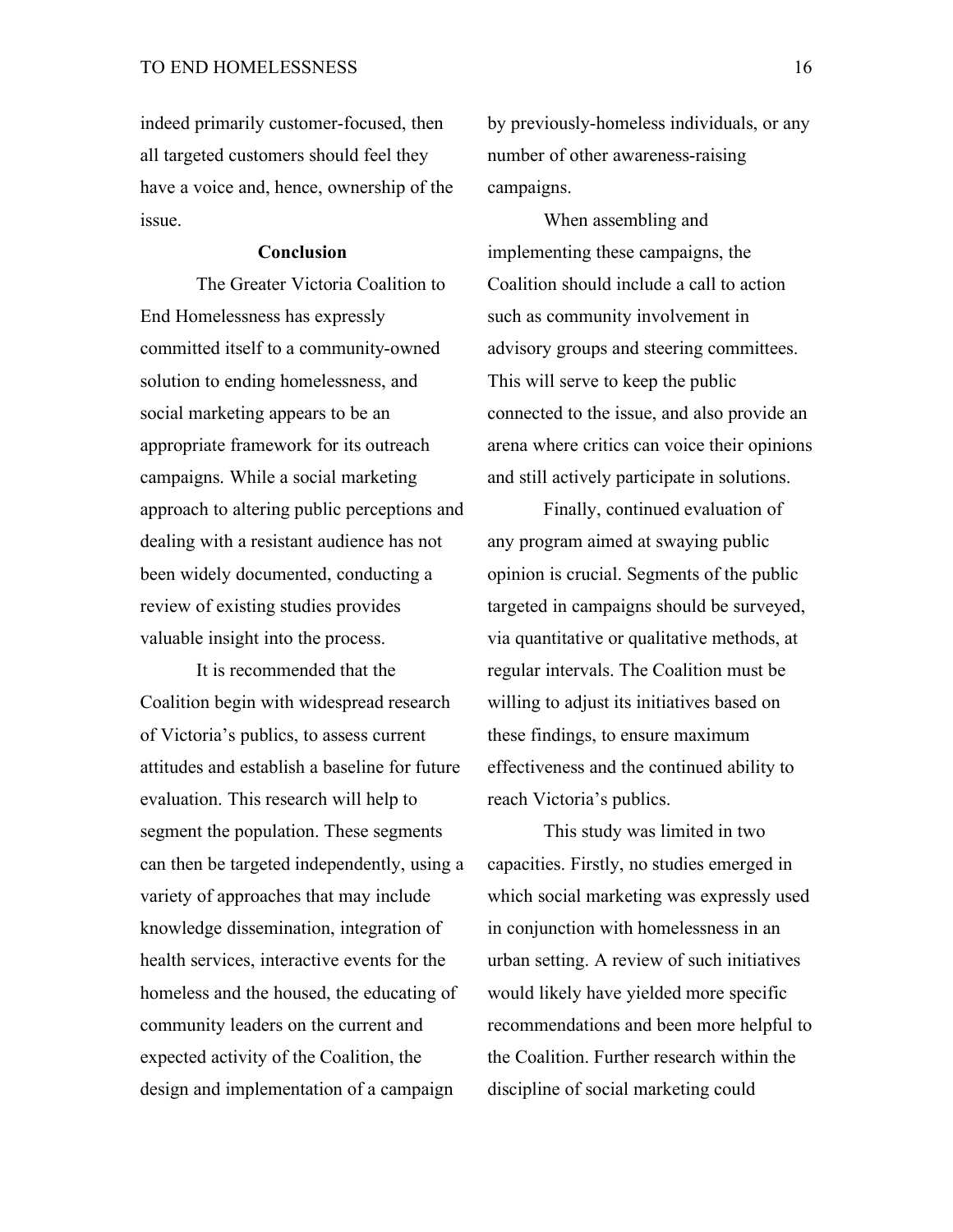examine how this framework is applied to social issues outside of health. Second, due to time restrictions, only the EBSCOHost database was searched to produce the original sample. A wider review incorporating both academic and practitioner literature would likely produce more in-depth results.

The path to ending homelessness in Victoria is certain to be a long and arduous one, but by enlisting the support and participation of Victoria's population, the Coalition may hope to ease the burden. A social marketing approach, bearing in mind the themes that came to light in this review, may provide the precise tools necessary to reach that audience.

### **References**

Andreasen, A.R. (1995). *Marketing Social Change: Changing Behavior to Promote Health, Social Development, and the Environment.* San Francisco: Jossey-Bass Publishers. Berg, R. (2008). Denver Environmental

Healthy tries a new approach: Community-based social marketing. *Journal of Environmental Health, 71*, 53-55. Boruch, R.F., & Petrosino, A. (2004). Meta-Analysis, Systematic

Reviews, and Research Syntheses. In H.P. Hatry, K.E. Newcomer & J.S. Wholey (Eds.) *Handbook of Practical Program Evaluation* (pp. 176-204). San Francisco: Jossey-Bass.

- Brown, W. (2006). Can social marketing approaches change community attitudes towards leprosy? *Leprosy Review, 77*, 89-98.
- Brunner, S., Waugh, C., & Kretschmar, H. (2007). Human-centered design, innovation, and social marketing. *Social Marketing Quarterly*, *13*, 26-30.
- City of Victoria (2008). Greater Victoria Coalition to End Homelessness. Retrieved January 5, 2009, from http://www.victoria.ca/cityhall/cm mssn\_hmlssn.shtml
- Devlin, E., MacAskill, S., & Stead, M. (2007). "We're still the same people": developing a mass media campaign to raise awareness and challenge the stigma of dementia. *International Journal of Nonprofit and Voluntary Sector Marketing, 12*, 47-58.
- Douglas, H. (2008). Creating knowledge: A review of research methods in three societal change approaches.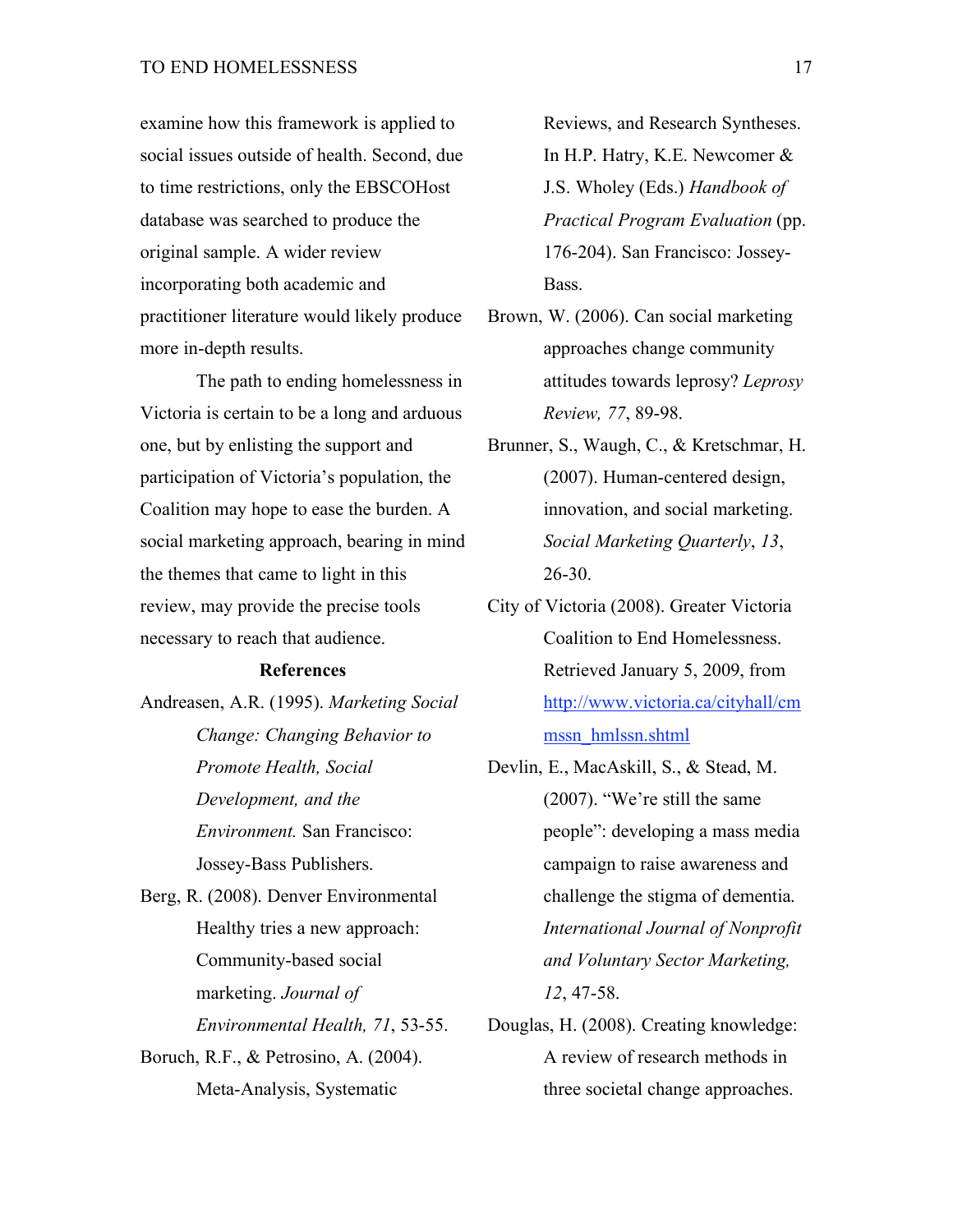*Journal of Nonprofit & Public Sector Marketing*, *20*, 141-163.

- Dutta-Bergman, M.J. (2003). Demographic and psychographic antecedents of community participation: Applying a social marketing model. *Social Marketing Quarterly, 9*, 17-31.
- Evans, W.D., Renaud, J.M., & Kamerow, D.B. (2006). News media coverage, body mass index, and public attitudes about obesity. *Social Marketing Quarterly*, *12*, 19-33.
- Fine, S.H. (1990). *Social Marketing: Promoting the Causes of Public and Nonprofit Agencies*. Boston: Allyn and Bacon.
- Fridinger, F., Alfonso, M.L., Hussain, A., Bryant, C., Li, R., Benton-Davis, S., & Grummer-Strawn, L. (2003). A multi-year profile of public beliefs and attitudes regarding breastfeeding practices. *Social Marketing Quarterly, 9*, 32-82.
- Gilbert, D. (1993). Not in my backyard. *Social Work, 38*, 7-8.
- Gomberg, L, Schneider, S.K., & DeJong, W. (2001). Evaluation of a social norms marketing campaign to reduce high-risk drinking at the University of Mississippi.

*American Journal of Drug and Alcohol Abuse, 27*, 375-389.

- Greater Victoria Coalition to End Homelessness (2008, December 18). *Backgrounder*. Victoria: City of Victoria.
- Greater Victoria Coalition to End Homelessness (2008, December). *Draft Communications Plan*. Victoria: City of Victoria.
- Greater Victoria Coalition to End Homelessness (2009, January). *10 Guiding Principles*. Victoria: City of Victoria
- Guttman, N. & Salmon, C.T. (2004). Guilt, fear, stigma and knowledge gaps: Ethical issues in public health communication interventions. *Bioethics, 18*, 531–552.
- Harvey, P.D. (1999). *Let every child be wanted: How social marketing is revolutionizing contraceptive use around the world.* Boston: Auburn House.
- Johnny, L. & Mitchell, C. (2006). "Live and let live": An analysis of HIV/AIDS-related stigma and discrimination in international campaign posters. *Journal of Health Communication, 11,* 755- 767.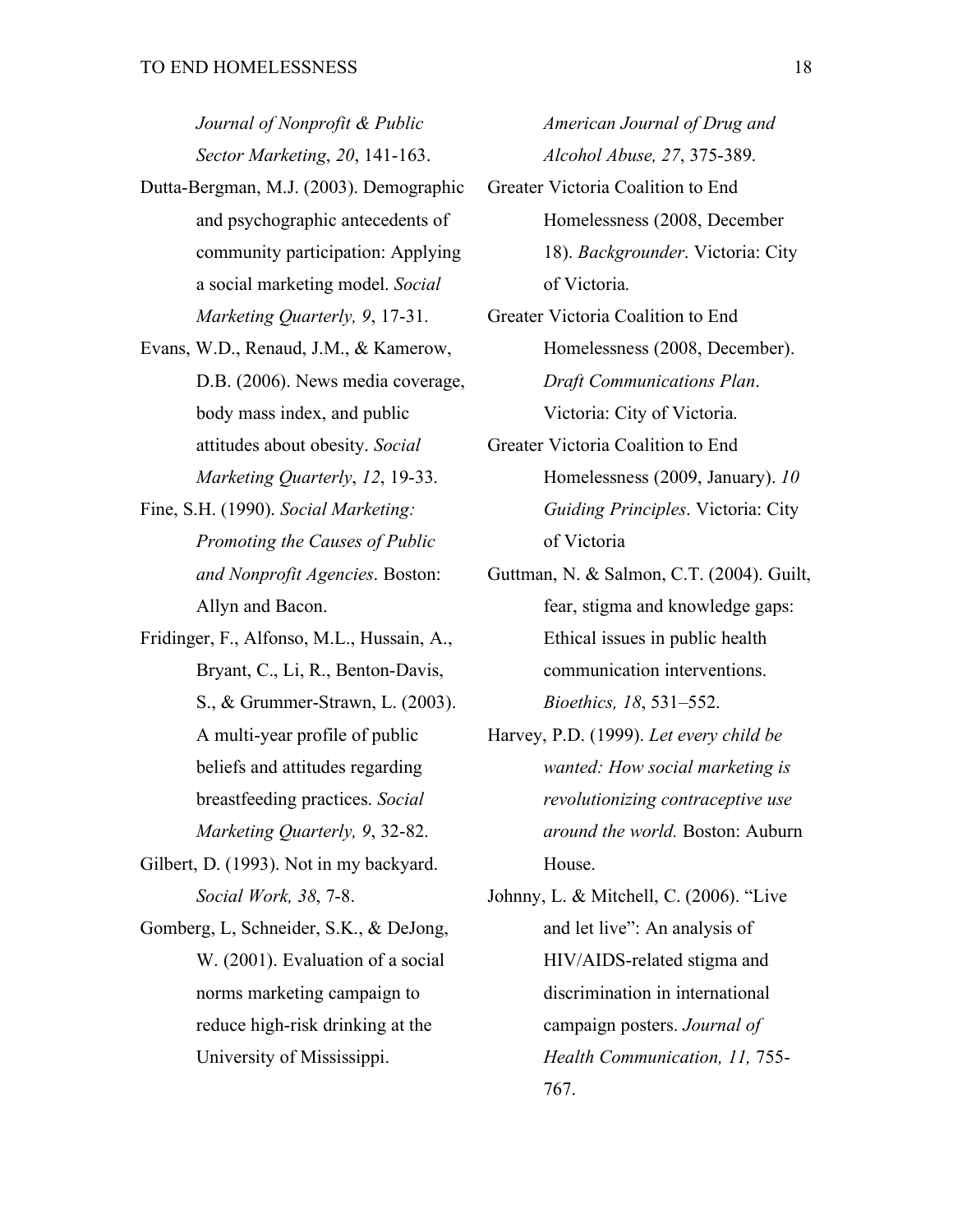Kaczynski, A.T., Havitz, M.E., & McCarville, R.E. (2005). Altering perceptions through repositioning: An exercise in framing. *Leisure Studies, 27*, 241-261.

Kirkwood, A.D., & Stamm, B.H. (2006). A social marketing approach to challenging stigma. *Professional Psychology: Research and Practice, 37*, 472-476.

Kotler, P. (2006). Social marketing and the broadening marketing movement. In A. Singhal, A., & J.W. Dearing (Eds.), *Communication of innovations: A journey with Ev Rogers* (136-144). New Delhi: Sage Publications.

- Kotler, P., & Levy, S.J. (1969). Broadening the concept of marketing*. Journal of Marketing, 33,* 10-15.
- Kotler, P., & Roberto, E.L. (1989). *Social Marketing: Strategies for Changing Public Behavior.* New York: The Free Press.

Lavack, A. (2006). Using social marketing to de-stigmatize addictions: A review. *Action Research and Theory, 15*, 479-492.

Lavoie, J. (2008, December 1). Drug activists draw ire from city

residents. *Times Colonist Online.*  Retrieved from http://www.timescolonist.com/new s/Drug+activists+draw+from+city+ residents/1015953/story.html

Lefebvre, R.C. (2007). The new technology: The consumer as participant rather than target audience. *Social Marketing Quarterly, 13*, 31-42.

- Mattern, J.L., & Neighbors, C. (2004). Social norms campaigns: Examining the relationship between changes in perceived norms and changes in drinking levels. *Journal of Studies on Alcohol, 65*, 489-492.
- Mayor's Task Force on Breaking the Cycle of Mental Illness, Addictions, and Homelessness (2007). *Executive Summary*. Victoria: City of Victoria.

Oakley, D. (2002). Housing homeless people: Local mobilization of federal resources to fight NIMBYism. *Journal of Urban Affairs, 24*, 97-116.

Pendall, R. (1999). Opposition to housing: NIMBY and beyond. *Urban Affairs Review*, *35*, 112-136.